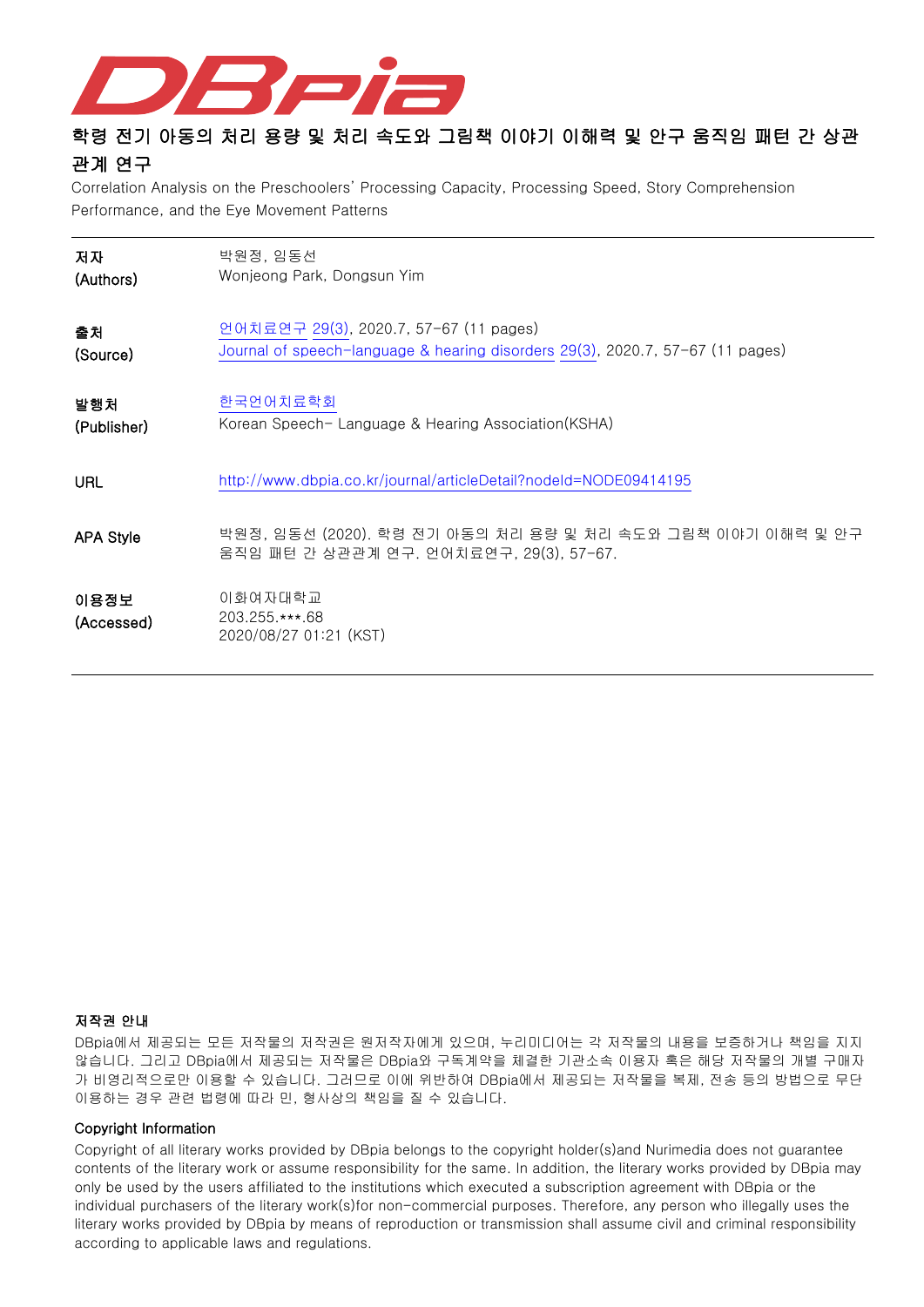# **Correlation Analysis on the Preschoolers' Processing Capacity, Processing Speed, Story Comprehension Performance,** and the Eye Movement Patterns

Wonjeong Park<sup>1</sup>, Dongsun Yim<sup>2\*</sup>

<sup>1</sup> Dept. of Communication Disorders, Ewha Womans University, Doctor Course Completion *Dept. of Communication Disorders, Ewha Womans University, Doctor Course Completion* <sup>2</sup> *Dept. of Communication Disorders, Ewha Womans University, Professor*

Purpose: The purpose of this study was to investigate the relationship between preschoolers' eye movement patterns, underlying cognitive mechanisms (processing capacity and processing speed), and story comprehension performance in picture book reading.

Methods: Twenty-two preschool children participated in the processing capacity task (matrix) and processing speed task (RAN). In order to analyze eye movement patterns, picture books were presented through a monitor attached to an eye-tracker. All children were given 12 story comprehension questions (six literal questions and six inferential questions) after reading the picture book.

Results : The results showed that there was a significant positive correlation with the matrix and inferential comprehension scores. In addition, RAN showed a significant positive correlation with both literal and inferential comprehension scores. The correlation analysis between the story comprehension score and the eye-tracking variables resulted in a significant negative correlation between the inferential question score and the average fixation duration. Lastly, there was no significant correlation between matrix with any eye-tracking variables. However, RAN showed a significant negative correlation with fixation duration.

Conclusions: In educational and clinical settings, only the language ability and current language developmental level of the child tends to be taken into account when conducting shared book reading activities. However, children's underlying cognitive mechanisms such as processing capacity must also be considered in picture book reading activities as they may be strongly connected with children's performance on language learning.

Keywords: Eye-tracking, picture book reading, processing capacity, processing speed,

Correspondence : Dongsun Yim, PhD E-mail : sunyim@ewha.ac.kr

Received : June 21, 2020 Revision revised : July 17, 2020 Accepted : July 28, 2020

This work was supported by the Ministry of Science and ICT of the Republic of Korea and the National Research Foundation of Korea (No. NRF-2019R1A2C1007488).

This work was supported by the Ewha Womans University scholarship of 2018.

#### **ORCID**

Wonjeong Park https://orcid.org/0000-0003-1457-085X Dongsun Yim https://orcid.org/0000-0001-8254-950X

preschooler

## **Ⅰ. 서 론**

아동은 일상의 수많은 활동 속에서 언어적 자극을 받게 되고 이를 기반으로 언어 및 인지적 발달을 이루어 나간다. 이러한 과 정에서 아동이 가진 기저 능력은 언어 처리와 학습 전반에 영향을 미치게 된다. 특히 주어진 정보를 수용하는 능력인 '처리 용량 (processing capacity)'과 주어진 시간 동안 수용된 정보를 다루 는 능력인 '처리 속도(processing speed)'는 구어 처리 및 읽기 등 아동에게 제시되는 모든 언어적 정보의 처리 및 학습 과정 전반에 영향을 미치게 된다(Bayliss et al., 2005; Leonald et al., 2007; Miller et al., 2006; Montgomery & Evans, 2013). 이에 따라 언어발달에 결함이 있는 아동은 일반 아동에 비해 처리 용량과 속도 전반에서 지연된 경향을 보일 수 있으며, 이

와 같은 문제는 언어성 처리는 물론 비언어성 처리 과제에서도 나타나는 것으로 알려져 있다(Leonald et al., 2007; Yim & Yang, 2018).

선행 연구에서는 아동의 처리 용량과 처리 속도를 측정하기 위 하여 다양한 과제를 활용하고 있다. 특히, 처리 용량의 측정에는 아동이 가진 기존의 언어 지식이 미치는 효과를 최소화하기 위하여 비언어적 처리 용량 측정 과제가 빈번하게 활용되며, 대표적인 과 제로 매트릭스(matrix)가 있다. 이는 화면상의 매트릭스에 제시되 는 점등 순서와 개수를 기억하는 과제로서, 난이도에 따라 아동의 시공간적 작업기억에 부하가 높아지게 되며 이러한 과정에서 아동 의 처리 용량을 측정할 수 있게 된다(Conti-Ramsden & Durkin, 2012; Yim & Yang, 2018). 처리 속도를 측정하기 위한 대표적 인 과제로는 빠른 자동적 이름대기(Rapid Automatized Naming: RAN)가 사용된다. RAN은 대상자에게 제시된 글자, 숫자, 대상, 색 깔 등의 익숙한 시각적 자극을 제시하고, 대상자에게 해당 자극의 이름을 가능한 한 빨리 산출해내도록 하는 과제이다(Denckla & Cutting, 1999; Hakvroot et al., 2016). RAN은 아동이 가지고

Copyright 2020 ⓒ Korean Speech-Language & Hearing Association.

This is an Open-Access article distributed under the terms of the Creative Commons Attribution Non-Commercial License (http://creativecommons.org/licenses/by-nc/4.0) which permits unrestricted non-commercial use, distribution, and reproduction in any medium, provided the original work is properly cited.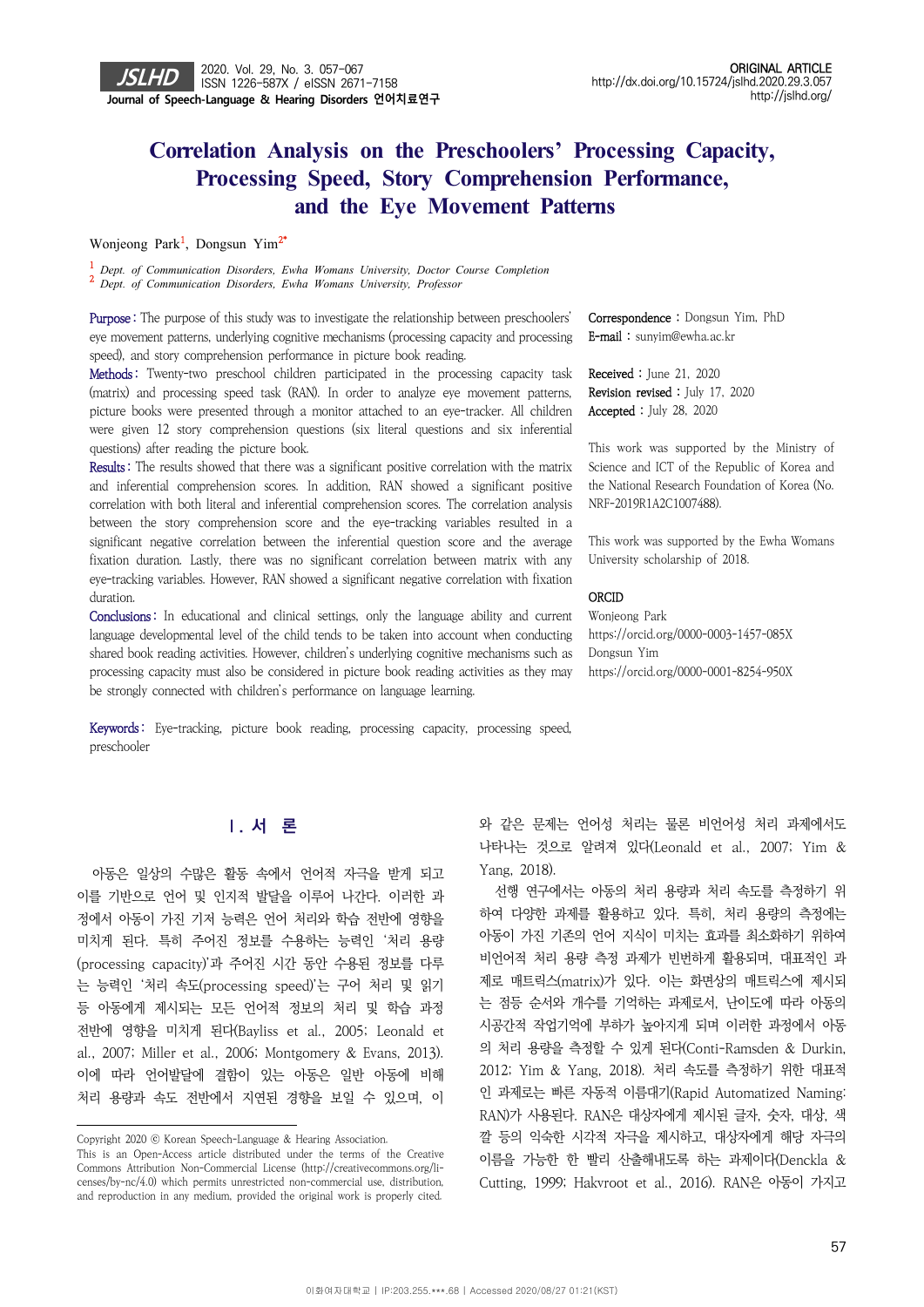있는 사전 정보를 활용하여 시각적 자극의 처리를 얼마나 빠르게 해낼 수 있는지 측정해낼 수 있다는 점에서 전반적인 처리 속도를 측정하기에 적절한 과제로 여겨지고 있다(Kail et al., 1999).

그림책 읽기는 어린 아동의 언어 및 인지 발달 과정에 핵심적 인 활동으로 여겨진다. 이러한 그림책 읽기 활동에서 또한 아동이 가진 처리 용량과 처리 속도는 활동 수행 전반에 중요한 요인이 될 수 있다. 문해력이 완전히 발달하기 이전 시기의 아동은 대부 분 성인과 함께 책 읽기(shared book reading) 활동을 하면서 그림책 속 이야기에 관한 정보를 제공받게 되며, 삽화와 그림책의 이야기를 통합하는 과정에서 어휘, 구문 등과 같은 언어적 요 소와 이야기의 구조 등에 관하여 학습하게 된다(Ard & Beverly, 2004; Van Kleeck et al., 2003; Zenvenbergen & Whitehurst 2003). 많은 선행연구를 통하여 아동의 구어적 정 보 처리 능력이 처리 용량 및 속도와 연관되어 있는 것으로 밝 혀져 왔으며(Leonald et al., 2007), 시각적 정보 처리에서 또 한 아동의 처리 능력이 중요한 역할을 한다는 점을 고려하여 볼 때(Gillam & Hoffman, 2003), 아동의 처리 능력과 처리 속 도는 성인과의 함께 책 읽기 과정에 영향을 미칠 수 있음을 유 추하여 볼 수 있다. 그러나 이에 관한 국내외의 연구는 충분히 이루어지지 않아 아동의 그림책 이야기 이해력과 처리 용량 및 처리 속도 간 연관성에 대한 체계적 분석이 요구되고 있다.

특히, 학령 전기 아동의 언어 및 인지 발달에 성인과의 그림책 읽기 활동의 중요성이 강조되고 있는 만큼 연구 현장에서는 아동 의 그림책 이야기 이해력을 측정하기 위해 여러 방법을 활용하고 있다(Skarakis-Doyle & Dempsey, 2008). 가장 빈번하게 사용되 는 평가 방식은 아동에게 그림책 읽기 활동을 실시한 이후 이야기 이해 관련 질문을 제시함으로써 책의 내용과 관련한 핵심 요소나 이야기의 구성 요소 등을 잘 파악하였는지 확인하는 방법이다. 이 러한 과제에서 아동에게 주어질 수 있는 이야기 이해 질문은 크게 사실적 정보 이해 질문과 추론적 정보 이해 질문으로 나누어 볼 수 있다. 사실적 정보 이해 질문이 이야기에 제시된 내용을 통해 드러난 사실에 대해 이해하고 있는지 되묻는 문항이라면, 추론적 정보 이해 질문은 아동 자신이 기존에 가지고 있는 지식에 기반하 여 직접적으로 드러나지 않는 이야기의 내용을 추론하는 질문으로 구성된다(Cain & Oakhill, 1999). 이러한 평가 방식은 그림책 읽 기 활동 이후 아동의 이야기 정보에 대한 처리 능력을 측정한다는 점에서 비실시간으로 이야기 처리 능력을 측정하는 방식(offline processing)으로 볼 수 있다.

최근에는, 아동이 그림책을 읽는 동안 나타내는 시선 양상을 파 악하여 실시간 처리 과정(online processing)을 평가하는 방식 또 한 잦은 빈도로 사용되고 있다(Evans & Saint-Aubin, 2013). 문 해 이전 혹은 문해 발달 초기인 학령 전기 아동에게 주어지는 책 읽기 활동은, 주로 성인이 제공하는 언어적 자극과 삽화 속 시각적 정보를 통합하는 활동으로 구성된다. 따라서 책 읽는 동안 아동이 보이는 시선, 즉 안구의 움직임은 성인 화자의 언어적 자극에 의해 영향을 받게 되고 이를 통해 다중 양식(multi-modal) 자극에 대한 아동의 처리 과정을 보기에 적합한 것으로 여겨진다(Duchowski, 2007).

아동의 그림책 읽기 과정과 같이, 청각적 정보와 시각적 정보를

통합하거나 동시에 두 자극을 처리하는 과제를 통해 안구 움직임 패턴을 분석하는 연구 방식을 '비주얼 월드 패러다임(visual world paradigm)'으로 칭한다(Altmann & Kamide, 2009). 이 는 인간의 안구 움직임이 뚜렷한 목적성을 가지고 움직이는 활동 이라는 것을 고려하여 실시간으로 인간의 처리 과정을 조사 및 분 석하는 것을 목적으로 하는 연구 방식을 이른다. 특히 이러한 연 구 패러다임을 적용하는 과정에서 대상자의 안구 움직임을 체계적 으로 분석하기 위한 도구로 시선추적기(eye-tracker)가 활용된다.

이러한 연구 방법에 따라, 아동의 그림책 읽기 과정에 시선 추 적기 분석 방식을 적용하여 아동의 안구 움직임 패턴을 면밀하게 분석하고, 실시간 처리 과정에 대해 이해하고자 하는 시도가 이어 지고 있다. 다수의 선행 연구에서는 그림책 읽기 과정에서 제시되 는 구어적 자극이 아동의 안구 움직임 패턴과 연관된다는 점을 확 인하였으며(Luke & Asplund, 2018), 아동의 안구 움직임 패턴이 그림책 내 삽화의 특성에 따라서도 달라질 수 있음을 보여주었다 (Yim et al., 2019). 이에 나아가, 그림책 내 삽화와 텍스트, 그리 고 내레이션을 통한 구어 자극의 일치도에 따라 아동의 이야기 이 해 능력에 차이가 있는지 확인하였다(Takacs & Bus, 2018). 시선추적기 분석 방식은 일반 아동뿐만 아니라 언어발달지연 아동(Yim et al., 2019), 자폐범주성 장애 아동(Thompson et al., 2019)과 같이 다양한 임상군 아동 집단에도 적용됨으로써, 아동이 보이는 언어 및 인지적 결함에 따라 그림책 읽기 활동 에서 나타나는 안구 움직임 패턴이 달라질 수 있음을 증명해왔 다.

시선추적기를 활용한 연구에서는 연구의 목표 및 과제의 특성에 따라 분석 변수를 선택하여 사용할 수 있다. 특히, 아동의 그림책 읽기를 포함한 교육 분야에 시선추적기를 적용한 사례에서 사용되 는 시선추적기 분석 변수를 크게 세 가지로 구분하여 설명하고 있 다(Lai et al., 2013). 먼저, 시간과 관련된 대표적 분석 변수 (temporal measures)로 총 시선 고정 시간(total fixation duration), 평균 시선 고정 시간(average fixation duration) 등 이 사용되며 이는 얼마나 오래 해당하는 자극에 시선이 머물렀는 지 확인함으로써 인지적 처리 과정과 연관지어 설명될 수 있다. 다음으로 공간적 변수(spatial measures)는 시선이 어디에 머물렀 는지, 그리고 어떠한 패턴으로 머물렀는지 확인함으로써 시각적 처 리 과정을 보여주게 된다. 대표적인 공간적 변수로는 도약 거리 (saccade length), 도약 순서(saccade sequence), 회귀 도약 (regressive saccade) 등이 사용된다. 마지막으로, 횟수와 관련된 변수는(count measures) 시선이 특정 영역에 몇 차례 머물렀 는지 확인할 수 있으며, 인지적 처리 과정을 반영하는 것으로 알려져 있다. 대표적인 변수로는 시선 고정 횟수(fixation count), 시선 재고정 횟수(revisited fixation count) 등이 사용 된다.

이러한 시선추적기 변수 중, 아동의 그림책 읽기 활동에 적 용하여 삽화와 내레이션의 통합 처리 과정을 확인하기 위하여 주로 사용되는 변수는 시간 및 횟수와 관련된 것으로서 선행연 구에서는 주로 총 시선 고정 시간, 평균 시선 고정 시간, 시선 고정 시간, 시선 고정 횟수 등이 사용되어 왔다(Yim et al., 2019; Takacs & Bus, 2016; Takacs & Bus, 2018). 앞선 연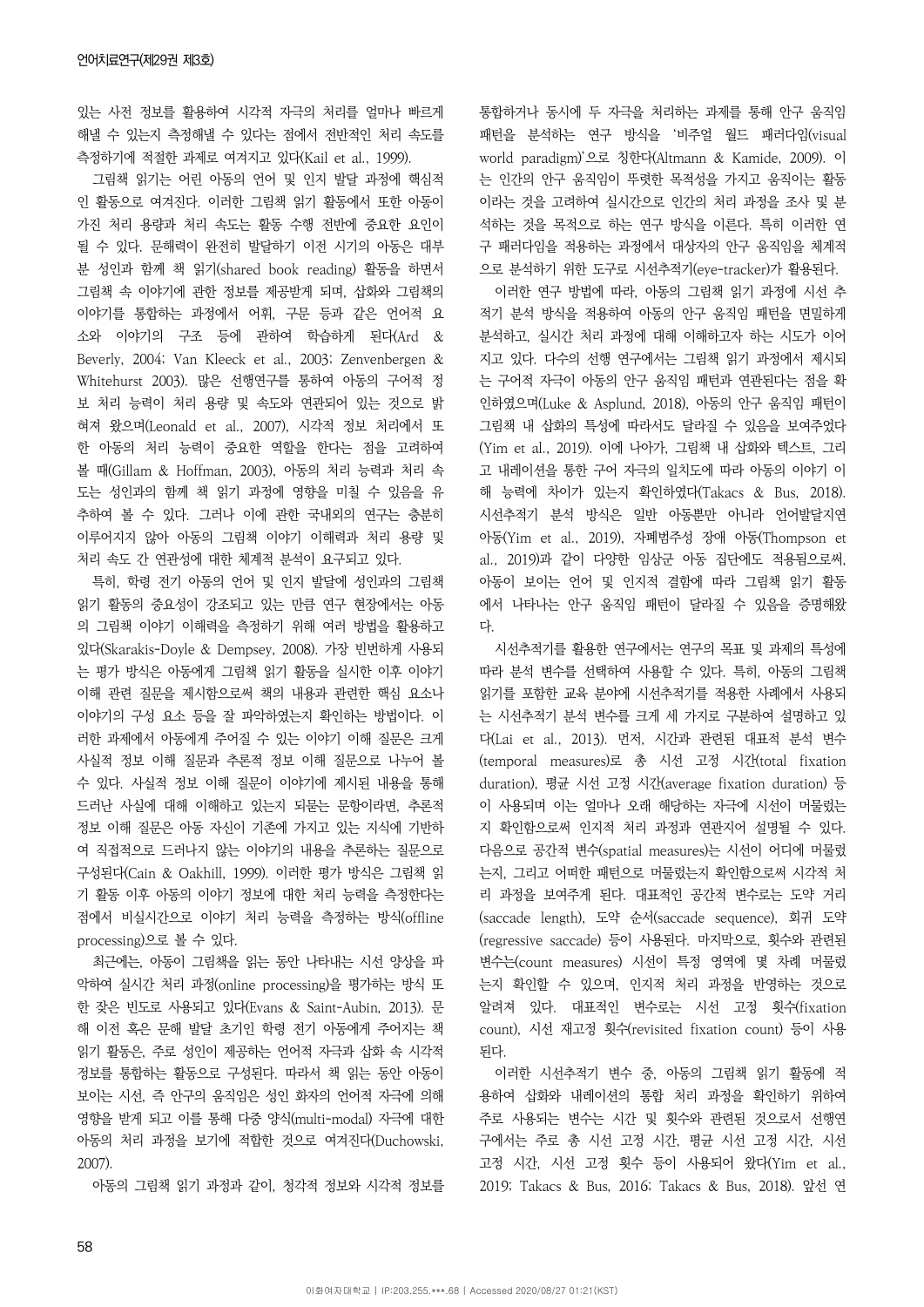구들에서는 시선추적기 분석 변수에 관하여 아동의 처리 능력 을 반영하고 있는 것으로 설명하고 있다. 그러나 이전에 수행 된 연구를 통해 그림책 읽기 과정에서 나타나는 각각의 시선추 적기 분석 변수 즉, 안구 움직임 패턴이 인지 처리 과정의 특 정 어떠한 요인과 밀접하게 연관되는지에 대해 밝혀진 바는 없 다.

이에 더하여, 아동이 가진 처리 용량과 처리 속도가 그림책 이 야기 이해력에 영향을 미치는지 실시간 처리 과정을 통해 분석하 였던 연구, 그리고 이러한 기저 요인이 아동의 안구 움직임에서 어떠한 형태 및 패턴으로 나타나는지에 관한 연구 또한 전무하다. 더불어 그림책 읽기 활동에서의 실시간 처리 과정인 안구 움직임 패턴 측정 결과와 비실시간 처리 결과 간 연관성에 대해 분석했던 연구 또한 이루어지지 않았다.

따라서 본 연구에서는 학령 전기 아동이 가진 처리 용량 및 처 리 속도, 그림책 읽기 활동 이후 아동의 이야기 이해 수행력, 그리 고 실시간으로 측정되는 아동의 안구 움직임 패턴이 각각 어떠 한 연관성을 가지는지 알아보는 것을 목적으로 한다. 이에 대 한 연구 문제는 다음과 같다.

첫째, 학령 전기 아동의 처리 용량 및 처리 속도는 아동의 그림책 이야기 이해력(사실적 정보 이해, 추론적 정보 이해)와 유의한 상관관계를 보이는가?

둘째, 학령 전기 아동의 그림책 이야기 이해력(사실적 정보 이해, 추론적 정보 이해)이 그림책 읽기 과정에서 나타나는 특 정 안구 움직임 패턴과 유의한 상관관계를 보이는가?

셋째, 학령 전기 아동의 처리 용량 및 처리 속도는 아동이 그림책 읽기 과정에서 보이는 특정 안구 움직임 패턴과 유의한 상관관계를 보이는가?

## **Ⅱ. 연구 방법**

### 1. 연구 대상

본 연구는 이화여자대학교 생명윤리위원회(Institutional Review Board: IRB)로부터 사전승인을 받은 후 실시되었다 (No. ewha-201906-0026-01).

연구에 참여한 아동은 서울 및 경기 지역에 거주하는 학령 전기 아동 총 22명(남 12명, 여 10명)으로, 대상 아동의 연령 분포는 4세 9명, 5세 10명, 6세 3명이다. 연구 대상 포함 기준 은 다음과 같다. (1)아동의 생활 연령이 만 4~6세에 해당하고, (2)K-ABC(Korean-Kaufman Assessment Battery for Children, Moon & Byun, 2003)의 하위 영역인 비언어성 지능 검사 결과 표준점수가 85점(-1SD) 이상이며, (3)수용 및 표 현 어휘력 검사결과가 모두 10%ile 이상에 해당하고, (4)부모 혹은 보육 기관의 교사를 통해 아동의 시각 및 청각 등의 감각 장애와 정서ㆍ행동적 문제 등의 동반 장애가 보고되지 않은 아 동을 대상으로 하였다. 연구대상자의 정보 및 이에 대한 기술 통계량은 Table 1에 제시하였다.

Table 1. Participants' information

| Category              | M      | SD    |
|-----------------------|--------|-------|
| Age (month)           | 62.32  | 8.04  |
| REVT-R                | 57.00  | 16.63 |
| REVT-E                | 64.27  | 16.35 |
| Non-verbal IQ (K-ABC) | 110.00 | 13.88 |

Note. REVT-R=Receptive and Expressive Vocabulary Test-Receptive vocabulary score (Kim et al., 2009); REVT-E=Receptive and Expressive Vocabulary Test-Expressive vocabulary score (Kim et al., 2009); Non-verbal IQ (K-ABC)=Korean-Kaufman Assessment Battery for children (Moon & Byun, 2003).

#### 2. 검사 방법 및 절차

전체 아동은 선별검사에 참여한 뒤 처리 용량 및 처리 속도 과 제, 그림책 읽기 과제, 이야기 이해 평가 과제에 순차적으로 참여 하였다. 모든 검사는 한 회에 걸쳐 진행되었으며, 검사 순서는 모 두 동일하게 진행되었다.

#### 1) 처리 용량 및 처리 속도 과제

모든 아동은 선별검사 이후 처리 용량 및 처리 속도 평가 과제 에 참여하였다. 아동의 처리 용량 평가 과제로는 매트릭스 (matrix)가 사용되었다(Yim et al., 2015). 매트릭스 과제에서 는 아동에게 컴퓨터 모니터를 통하여 3 × 3의 흑백 사각형 행 렬을 제시하고 사각형이 하나씩 순차적으로 점등되도록 한다. 아동은 비어있는 3 × 3의 흑백 사각형 행렬이 아동에게 제시된 이후 점등되는 사각형 순서를 기억한 뒤 점등 순서와 개수를 정확히 기억하여 재산출해야 한다. 해당 과제의 난이도는 4단 계로 구성되어있으며, 1단계에서는 2개의 사각형(4문항), 2단 계에서는 3개의 사각형(4문항), 3단계에서는 4개의 사각형(5문 항), 4단계에서는 5개의 사각형(5문항)이 점등된다. 이에 따라 총 18개의 문항이 제시되었으며, 분석에는 아동이 정반응한 문 항 개수의 총합이 사용되었다.

아동의 처리 속도 평가 과제로는 RAN의 색깔 이름 대기 과 제가 사용되었다(Araújo et al., 2015; Peterson et al., 2014). 본 연구에서는 컴퓨터 모니터에 3 × 5의 사각형 행렬을 제시하 고, 각각의 사각형 내에 무작위로 빨강, 노랑, 초록, 파랑 색깔 을 배치한 뒤, 아동에게 사각형 안에 나열된 색깔 이름을 가능 한 한 빨리 말하도록 요구하였다. 선행 연구에 따르면 RAN의 채점 방식은 크게 두 가지로 나뉜다. 첫 번째는 전체 색깔 이 름을 말하는 데에 걸리는 총 시간을 측정하는 방식이며, 두 번 째는 제한된 시간 내에 정확히 산출한 개수를 측정하는 방식이 다. 본 연구에서는 제한된 수행 시간인 45초 내에 정반응 한 색깔 이름 개수를 분석에 사용하였다.

#### 2) 그림책 읽기 과제

본 연구에서 사용된 그림책 읽기 활동은, 대상자의 연령을 고려 하여 성인과 아동의 함께 책 읽기(shared book reading) 상황을 가정하여 이루어졌다. 이에 따라, 연구에서 사용된 그림책 과제는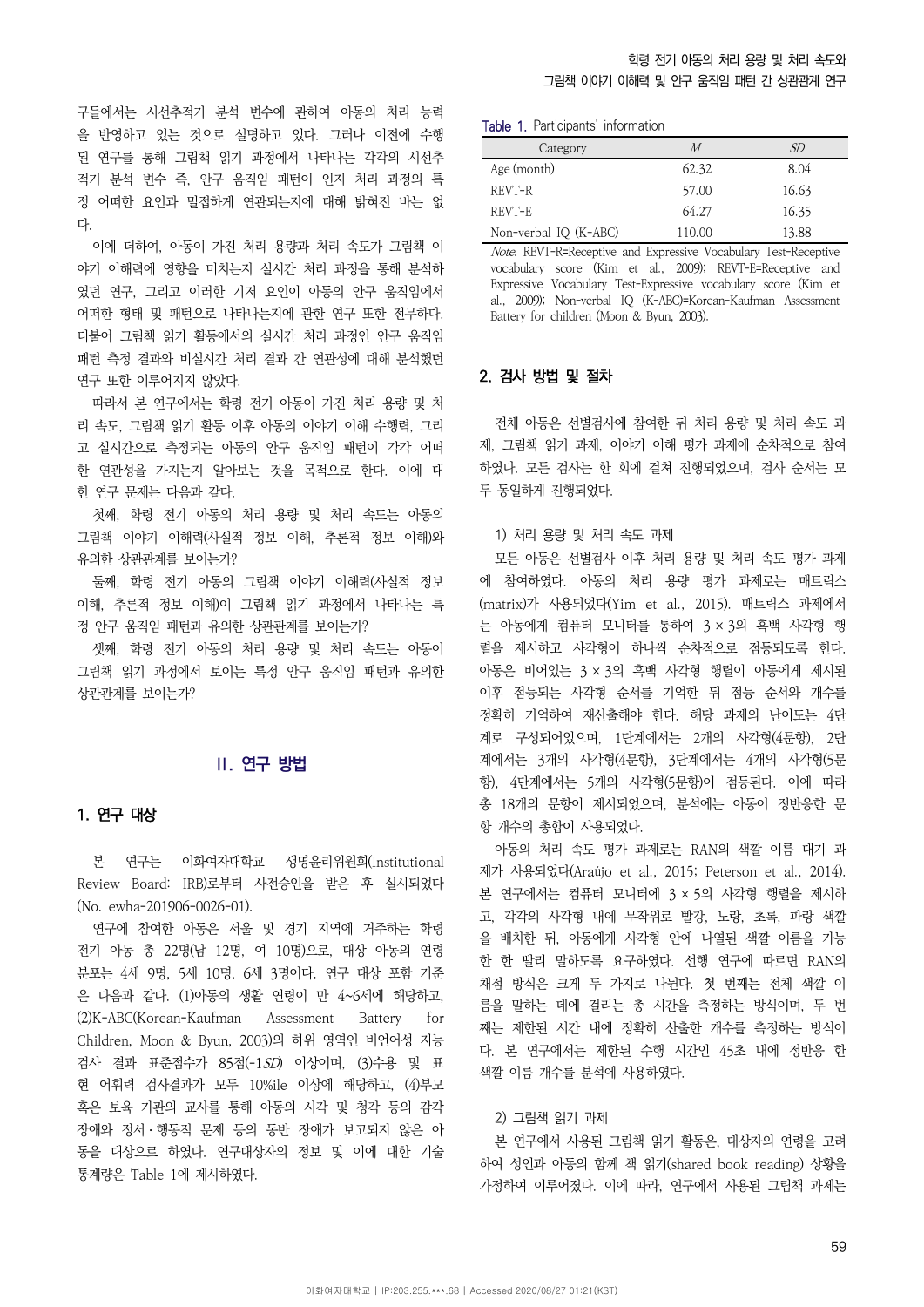컴퓨터 화면을 통해 제시되었으며, 삽화와 성인의 내레이션으로 구 성되었다.

본 연구의 그림책 과제는 Yim 등(2019)에서 사용된 것으로, 이는 캐나다에서 개발된 그림책인 까이유 이야기 중 하나의 에 피소드를 시선추적기 과제로 제작한 것이다. 2인의 언어병리학 박사과정 연구원을 통하여 아동의 연령에 적합하다고 판단되는 에피소드 'Caillou; What's that funny noise?' 가 선정되었으며, 원본 그림책 중에서 이야기의 줄거리와 밀접하게 연관된 삽화 여섯 개가 사용되었다. 그림책 내에 삽입되어 있던 영문 텍스 트는 모두 제거된 채 삽화만 제시되었으며, 그림책 읽기 활동 에서 사용된 이야기는 대상 아동의 연령에 적합한 수준으로 번 안하여 연구원이 내레이션을 녹음하였다. 이에 따라 그림책은 총 2분 25초 동안 제시되었다.

아동을 대상으로 그림책 읽기 과제를 제시하고 이에 대한 안구 움직임을 측정하였던 다수의 선행 연구에서는 연구 목적에 따 라 세부 분석이 필요한 그림의 일부를 관심 영역(area of interests: AOI)으로 설정하고 이에 대한 세부적 분석을 실시 해왔다(Lai et al., 2013; Yim et al., 2019). 이에 따라 본 연 구에서도 관심 영역 설정을 통한 세부적 분석이 이루어졌다. 연구에서 사용된 그림책의 이야기는 반복되는 사건과 이에 대 한 아동의 내적 반응 및 결과로 구성되어있기 때문에, 각 사건 과 결과에 영향을 미치게 되는 대상과 이에 해당하는 그림의 부분을 AOI로 설정하여 분석에 사용하였다. 언어병리학과 교수 1인 및 언어병리학 박사과정 연구원 2인의 검토를 통하여 관심 영역은 총 4개(그림자, 엄마와 아빠의 머리 그림자, 고양이, 곰 인 형)로 선정되었다. 연구에 사용된 그림책 과제의 전체 내용은 Appendix 1에, 그림책 내 AOI에 관한 세부 정보는 Figure 1에 제시되었다.

그림책 과제 제시가 종료된 직후, 아동에게는 이야기 이해와 관 련한 12개의 질문이 제시되었으며, 이 중 6개는 사실적 정보 관련 질문, 그리고 나머지 6개는 추론적 정보 관련 질문으로 구성되었 다. 모든 아동에게 동일한 순서로 6개의 사실적 정보 이해 질문이 주어진 후 추론적 정보 이해 질문이 이어졌다. 전체 질문의 개발 과정에는 언어병리학과 교수 1인과 박사과정 연구원 2인, 석사과 정 연구원 1인을 통해 문항과 정답지에 대한 내용 타당도를 검증 받았으며, 전체 평가 항목에 대한 점수가 .60 이상인 문항이 선별 되어 연구에 사용되었다. 연구에 사용된 사실적 정보 이해 및 추 론적 정보 이해 전체 문항에 대한 정보는 Appendix 2에 제시되 었다.

각 질문에 대한 아동의 답변은 정해진 정답과의 일치 여부에 따라 2점 척도로 채점되었다(완전 일치=2점, 일부 일치=1점, 불일 치=0점). 이야기 이해 점수화 과정에 대한 연구자 간 신뢰도 분석 을 위하여 언어병리학과 박사과정 1인이 전체 자료의 50% 분량에 대한 재분석을 실시하였으며, 그 결과 100%의 일치도를 보이는 것으로 나타났다.

### 3) 시선추적기(eye-tracker) 검사

삽화와 내레이션으로 구성된 그림책은 거치형 시선추적기가 부 착된 24인치 모니터(Dell, P2418HZ)와 해당 모니터에 내장된 스 피커를 통하여 아동에게 제시되었다. 거치형 시선추적기는 독일 SMI(Senso-Motoric Instruments) 사에서 개발된 REDn Scientific이 사용되었으며, 이는 샘플링 속도(sampling rate)가 60 Hz, 정확도(accuracy)는 0.4 °, 공간 해상도(spatial resolution)는 0.03 °의 사양을 가진 장비이다.

연구는 소음이 없는 공간에서 진행되었으며, 연구보조원이 아동의 옆에 함께 앉아 시선추적기의 작동 범위인 60 × 80 cm 내에 착석할 수 있도록 지도하였다. 아동이 시선추적기 부착 모니터를 통하여 그림책 읽기 과제에 참여하는 동안 각 아동의 실시간 안구 움직임은 시선 추적 소프트웨어(BeGaze 3.5)가 설 치된 노트북을 통해 수집되었다.

아동 안구 움직임(eye movement)의 정밀한 측정을 위하여 그 림책 제시 이전에 각 아동의 안구 특성(안구 형태, 빛 반사각도, 운동 반경 등)을 측정하는 시점 조정(calibration) 절차가 선행 되었으며, 모니터 내 5개 점(중앙, 좌우 상ㆍ하단)에 대한 시점 조정값이 0.6 ° 내로 측정되는 경우에만 그림책 읽기 과제가 시 작될 수 있도록 설정하였다.

아동의 시선 추적 데이터 수집 결과는 문헌 검토를 통하여 연 구대상자의 처리 능력(processing skills)과 연관된 것으로 설명된 변수 중, 선행 연구에서 아동 그림책 읽기 과제에 적용되었던 변 수 네 개를 선정하여 분석에 사용하였다(Lai et al., 2013; Yim et al., 2019).



Figure 1. AOIs (areas of interest) of the picture book

각각의 분석 변수에 대한 설명은 다음과 같다. (1)총 시선 고정 시간(total fixation duration): 전체 삽화에 대한 아동의 시선 고 정 시간 총합, (2)시선 고정 시간(fixation duration): AOI에 대한 아동의 사선 고정 시간 총합, (3)평균 시선 고정 시간(average fixation duration): AOI에 대한 시선 고정 1회당 평균 지속 시간 (평균 시선 고정 시간 = 시선 고정 시간/시선 고정 횟수), (4)시선 고정 횟수(fixation count): AOI에 대한 시선 고정 횟수의 총합.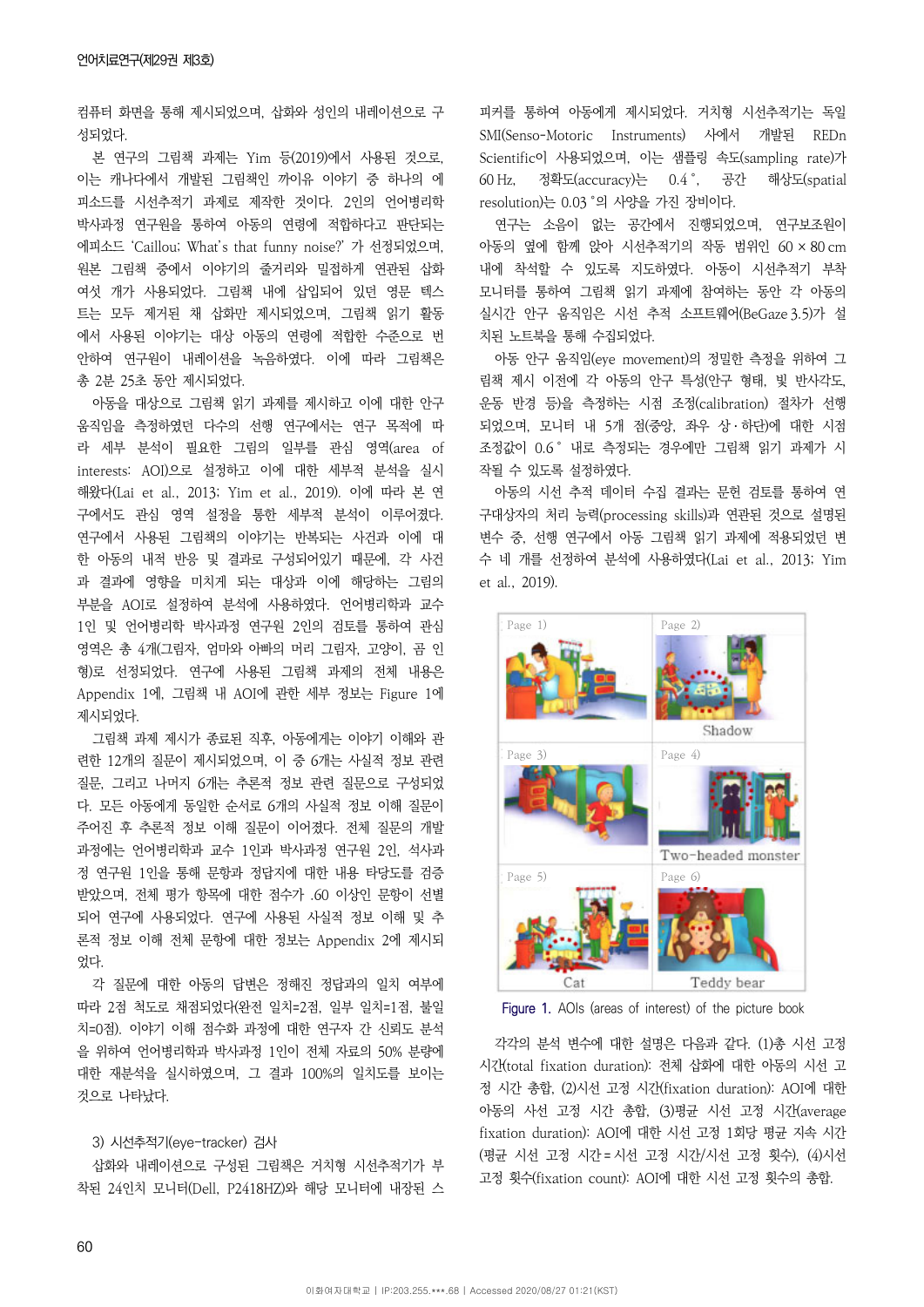## 학령 전기 아동의 처리 용량 및 처리 속도와 그림책 이야기 이해력 및 안구 움직임 패턴 간 상관관계 연구

### 3. 자료 분석 및 결과 처리

그림책 읽기 활동 과정에서 나타난 아동의 시선 추적 결과와 처리 용량 및 처리 속도 과제 평가 수행력, 그리고 이야기 이해 평가 결과 간 상관관계 분석을 위하여 SPSS 26.0 프로그램을 사용한 Pearson 상관분석(Pearson correlation coefficient)이 실시되었다.

### **Ⅲ. 연구 결과**

## 1. 처리 용량 및 처리 속도와 이야기 이해 능력 간 상관관계

학령 전기 아동의 처리 용량 및 처리 속도와 그림책 읽기 활동 이후 아동의 이야기 이해 수행력 간 상관관계에 대해 알아보기 위 하여 처리 용량 평가 과제인 매트릭스와 처리 속도 평가 과제인 RAN, 그리고 이야기 이해에 관한 사실적 정보 이해 질문 및 추론 적 정보 이해 질문과의 상관관계 분석을 실시하였다.

분석 결과, 매트릭스의 수행력과 추론적 정보 이해 질문에 대한 수행력 간 정적 상관관계가 유의한 것으로 나타났다(r=.425,  $p$  =. 048). 한편, RAN의 수행력은 사실적 정보 이해 질문에 대한 수행력(r=.560, p=.007), 그리고 추론적 정보 이해 질문에 대한 수행력(r=.483, p=.023) 모두 유의한 정적 상관관계를 보이는 것 으로 분석되었다(Table 2).

Table 2. Correlation between processing capacity, processing speed, and story comprehension score

| Matrix     | .406        | .44) |
|------------|-------------|------|
| <b>RAN</b> | $.560^{**}$ | .483 |
| _______    |             |      |

Note. LQ=literal question score; IQ=inferential question score.  $p\zeta.05$ ,  $\sqrt[p]{a}$ , 01

즉, 처리 용량이 큰 아동은 이야기를 이해에 관한 추론적 정보 이해 질문에서 높은 수행력을 보이는 것으로 나타났다. 또한, 처리 속도가 빠른 아동은 이야기 이해에 관한 사실적 정보 이해 질문과 추론적 정보 이해 질문 모두에서 높은 수행력을 보이는 것으로 밝 혀졌다.

## 2. 이야기 이해 능력과 안구 움직임 패턴 간 상관관계

학령 전기 아동의 이야기 이해 능력과 안구움직임 패턴 간 상 관관계에 대해 분석하고자 이야기 이해에 관한 사실적 정보 이해 질문 및 추론적 정보 이해 질문, 그리고 총 네 개의 시선추적기 변수가 사용되었다.

상관관계 분석 결과, 사실적 정보 이해 질문에 대한 아동의 수 행력과 시선추적기 변수 중 평균 시선 고정 시간 간 유의한 부

적 상관관계가 있는 것으로 나타났다(r=-.480, p=.024). 그러 나 추론적 정보 이해 질문에서의 수행력은 어떠한 시선추적기 변수와도 유의한 상관관계를 나타내지 않았다(Table 3).

Table 3. Correlation between eye-tracking variables and story comprehension score

|                 | TFD <sup>c</sup> | $\mathrm{FD}^\mathrm{d}$ | AFD <sup>e</sup>     |      |
|-----------------|------------------|--------------------------|----------------------|------|
| LO <sup>a</sup> | $-.137$          | .029                     | $-.480$ <sup>*</sup> | .258 |
| Юb              | .157             | $-.180$                  | $-.003$              | .086 |

*Note.*<sup>a</sup> LQ=literal question score; <sup>b</sup> IQ=inferential question score;  $\degree$ TFD=total fixation duration;  $\degree$  HD=fixation duration;  $\degree$  AFD=average fixation duration;  $\degree$  FC=fixation count.  $p(0.05)$ 

이와 같은 분석 결과는, 이야기 내용에 관한 사실적 정보 이해 질문에 대해 높은 수행력을 보일수록 AOI에 대한 아동의 평균 시 선 고정 시간이 짧았다는 것을 의미한다.

#### 3. 처리 용량 및 처리 속도와 안구 움직임 패턴 간 상관관계

학령 전기 아동의 처리 용량 및 처리 속도 과제의 수행력과 그 림책 읽기 과정에서 측정된 시선추적기 변수 간 상관관계를 갖는 지 알아보기 위하여 실시된 분석 결과는 다음과 같다.

매트릭스의 수행력은 어떠한 시선추적기 변수와도 유의한 상관 관계를 갖지 않았으나, RAN은 시선 고정 시간과 유의한 부적 상관관계를 나타냈다(r=-.447, p=.037).

Table 4. Correlation between processing capacity, processing speed, and eye-tracking variables

|            | <b>TFD</b> | FD                   | AFD     | FC.     |
|------------|------------|----------------------|---------|---------|
| Matirx     | .211       | $-.109$              | $-.100$ | $-.084$ |
| <b>RAN</b> | $-.075$    | $-.447$ <sup>*</sup> | $-.299$ | $-.334$ |

Note. TFD=total fixation duration; FD=fixation duration; AFD=average fixation duration; FC=fixation count.  $p(0.05)$ 

이는 아동의 처리 속도가 빠른 경우, 그림책 읽기 과정에서 AOI에 대해 시선을 고정하는 시간의 총량이 짧아진다는 것으로 해석된다.

#### **Ⅳ. 논의 및 결론**

본 연구는 학령 전기 아동의 언어 기저 능력인 처리 용량 및 처리 속도, 그림책 이야기와 관련된 사실적 정보 이해 질문 및 추 론적 정보 이해 질문, 그리고 그림책 읽기 과정에서 나타나는 안 구 움직임 패턴 간의 상관관계에 대해 체계적으로 분석해보는 것 을 목적으로 하였다. 연구 목적에 따른 분석 결과는 다음과 같다.

먼저, 아동의 처리 용량이 큰 경우 추론적 정보 이해에 대한 수 행력이 높게 나타났으며, 처리 속도가 빠를수록 사실적 정보 이해 및 추론적 정보 이해 모두에서 높은 수행력을 보이는 것으로 확인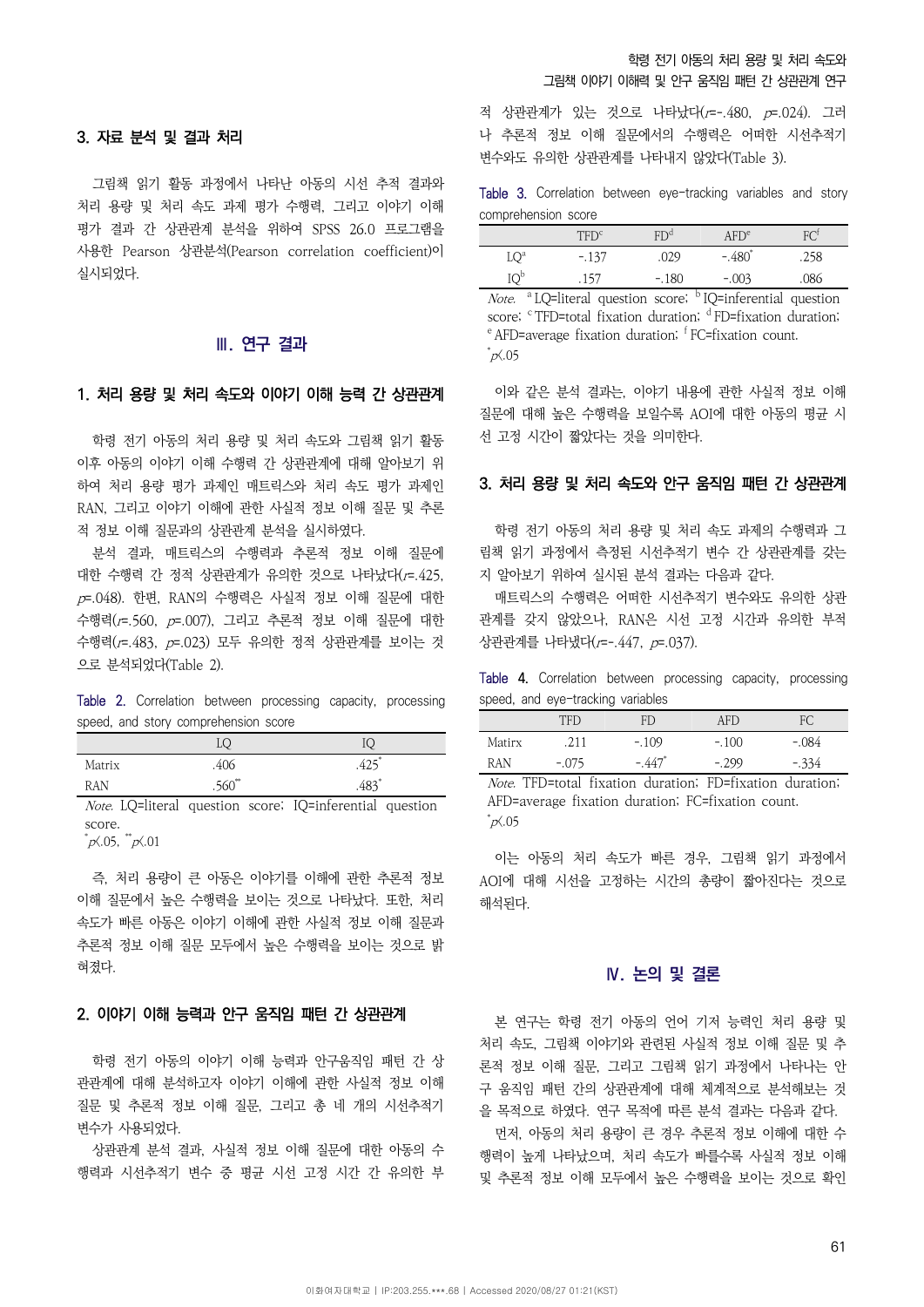되었다. 특히 사실적 정보 이해 질문에서의 수행력과 처리 속도 간의 관계는 아동이 일정 시간 동안 주어지는 삽화와 언어 정보를 빠르게 처리했을 때 수행력이 높아진다는 점에서 충분히 예측 가 능한 것으로 볼 수 있다. 뿐만 아니라 처리 용량 및 처리 속도와 추론적 정보 이해 질문에 대한 분석 결과는, 그림책 읽기 활동에 서 아동이 실제 삽화와 내용을 통해서는 정보를 얻기 어려운 추론 적 부분에 대해 이해하고 사고하는 과정이 처리 용량 및 속도와 정적 상관관계에 있음을 보여준다. 이는 처리 용량이 담화를 이해 하고 추론하는 과정에 영향을 미칠 수 있으며(Williams et al., 2006), 처리 속도가 이야기 이해 수행력의 향상에 중요한 요인 임을 증명하였던 선행 연구의 분석 결과(Hess & Radtke, 1981; Heuttig & Janse, 2016)를 뒷받침하는 것으로 볼 수 있 다.

시선추적기 분석 결과에서는 추론적 정보 이해에 대한 수행력이 높았던 아동이 AOI 즉, 핵심 어휘를 포함하고 있는 그림 영역을 더욱 짧은 시간 동안 처리하는 것으로 나타났다. 추론적 정보 이 해 질문에 대한 문항은 모두 그림책의 삽화와 내용으로부터 직접 적으로 단서를 얻을 수 없는 것으로, 등장인물의 감정 상태나 생각을 아동이 추측하여 응답해야 한다. 따라서 삽화 내 핵심 영역은 추론적 정보 이해 질문보다 직접적 정보 이해 질문과 밀접한 연관성을 가지며 이로 인하여 추론적 정보 이해 질문에 대한 수행력과 핵심 영역에 대한 평균 시선 고정 시간이 부적 상관관계를 보인 것으로 해석된다.

아동의 그림책 읽기 활동 과정에 시선추적기를 사용하여 이에 대한 실시간 처리 과정을 분석하고, 이야기 이해 과정에 영향을 미치는지 알아보고자 하였던 기존의 연구에서는 그림책 구성 요소 간 상응 정도가 아동의 이야기 이해에 미치는 영향에 관하여 분석 하거나(Takacs & Bus, 2018), 정적 삽화와 동적 영상이 아동의 이야기 이해에 미치는 영향에 대해 살펴보는 등(Takacs & Bus, 2016) 그림책의 구성 요소가 아동의 안구 움직임 패턴에 미치는 영향에 대해 초점을 맞춘 연구가 주로 진행되어왔다, 그러나 본 연구에서는 그림책 읽기 과정에서 아동의 특정 안구 움직임 패턴 과 이야기 이해 수행력 간 관계에 대해 알아봄으로써, 그림책 읽 기 활동 과정에서의 실시간 처리 능력과 비실시간 처리 능력 간에 유의한 상관관계가 있음을 규명하였다.

아동의 처리 용량 및 처리 속도와 그림책 읽기 활동 과정에서 나타나는 안구 움직임 패턴 간 상관관계에 대한 분석 결과에서, 아동의 처리 용량은 어떠한 시선추적기 분석 변수와도 상관관계를 갖지 않는 것으로 나타났다. 그러나 처리 속도는 시선추적기 분석 변수 중 총 시선 고정 시간과 유의한 부적 상관관계를 보여, 처리 속도가 빠른 아동은 핵심 어휘와 관련된 삽화 영역에 대한 총 시 선 고정 시간이 짧아지는 것으로 분석되었다. 즉, 그림책 읽기 과 정에서 아동의 처리 속도는 그림책의 시각 및 언어적 자극의 처리 과정에 효율성을 가져오는 것으로 해석하여 볼 수 있다. 이와 같 은 분석 결과를 이야기 이해 수행력과 처리 속도 간 상관관계 분 석 내용과 연관지어 볼 때, 처리 속도가 빠른 아동은 총 시선 고 정이 짧지만 이야기 내용과 관련된 사실적 및 추론적 정보 이해 질문에 대한 수행력은 높은 것으로 나타나, 처리 속도가 정보 처 리의 효율성을 증대시킨다는 선행 연구의 이론을 뒷받침하는 것으 로 볼 수 있다(Bayliss et al., 2005). 이러한 결과에 따라, 처리 속도는 아동의 그림책 읽기 활동에서 나타나는 실시간 처리 과정 을 보여주는 시선 고정 시간 및 비실시간 처리 과정을 보여주는 이야기 이해 수행력 모두와 관련이 있는 것으로 나타났다.

교육 분야에서 아동을 대상으로 시선추적기 분석을 적용하였던 선행 연구에서는 시선 고정 시간 및 시선 고정 횟수 등과 같은 시 선추적기 분석 변수가 아동의 처리 능력을 보여주는 것이라 설명 해왔다(Lai et al., 2013). 그러나 본 연구에서는 처리 기저 요인 을 보다 체계화하여 분석하고자 각 변수와 처리 용량 및 처리 속 도 간 관계에 대해 분석하였으며, 이러한 연구 목적에 따라 처리 속도가 안구 움직임 패턴 중 시선 고정 시간과 상관관계가 있음을 밝혀내었다.

그러나 아동의 처리 용량은 그림책 읽기 활동에서 아동의 어떠 한 안구 움직임 패턴과도 유의한 상관관계를 보이지 않았다. 이러 한 결과는, 연구에 활용된 그림책의 이야기와 삽화가 대상 아동의 연령 수준에 적합하도록 선정 및 제작되었기 때문에 아동의 처리 용량에 부담을 주지 않았던 것으로 추측하여 볼 수 있다. 또한, 선 행 연구의 이론에 따르면 다중 양식(multi modal)의 형태를 가진 교육 자료의 시청각 자극의 호응이 잘 이루어지는 경우, 아동의 처리 용량을 최적화시켜 인지 처리 과정에서의 부담감을 줄여줄 수 있는 것으로 나타났다. 즉, 그림책을 구성하는 시각 및 청각 자 극이 학령 전기 아동에게 인지적 과부하를 일으키지 않도록 제작 되었기 때문에 처리 용량과의 상관관계가 나타나지 않았던 것으로 분석하여 볼 수 있다(Sweller, 1994).

일반적으로 임상 및 교육현장에서 아동의 언어발달 증진을 목적 으로 그림책 읽기 활동을 진행할 때 교육 전문가는 그림책의 수준, 그림책의 유형 그리고 그림책을 통한 상호작용 방식 등의 전반적 활동 수행의 기준을 결정할 때, 아동의 연령 수준 혹은 언어발달 수준을 반영하게 된다. 그러나 본 연구의 결과를 통하여 미루어 볼 때, 아동의 표면적인 언어발달 수준 뿐 아니라 언어 기저 능력 까지 고려되어야 할 필요성이 있음을 시사한다. 이에 더하여, 아동 의 언어발달이 지연될 경우 처리 속도와 처리 용량과 같은 언어 기저 능력 또한 지연되었을 가능성이 높다. 따라서 성인이 이들 아동에게 책 읽기 상호작용을 진행할 때, 아동에게 언어적 자극과 삽화를 제시하는 속도를 조절하여 아동의 그림책 읽기 처리 과정 에 충분한 시간을 주어야 할 것이다.

후속 연구를 위한 제언 사항은 다음과 같다. 연구에서 그림책 읽기 과제로 사용하였던 그림책 이야기와 해당 과제의 언어적 요 소는 학령 전기 아동의 연령 수준에 적합한 것으로 선택되었다. 따라서 본 연구 과제는 그림책 읽기 수행 과정에서 아동의 인지적 부담을 일정 수준 이상으로 높이지 않았고, 이에 따라 처리 용량 에 대한 관계가 명확히 드러나기에 어려웠던 것으로 보인다. 따라서 후속 연구에서는 그림책에서 제시되는 이야기의 언어 자극의 난이도를 조절함으로써 이러한 언어 자극의 영향력이 처리 용량과 연관되는지 확인해야 할 필요성이 있을 것이다. 또한, 많은 선행연구에서 시선추적기 활용과 인간의 처리 능력 의 연관성에 대해 분석하고 있으나, 각각의 시선추적기 분석 변수가 인간의 처리 능력 중 구체적으로 어떠한 요인을 반영하 는지에 관한 연구는 충분히 이루어지지 않은 실정이다. 이에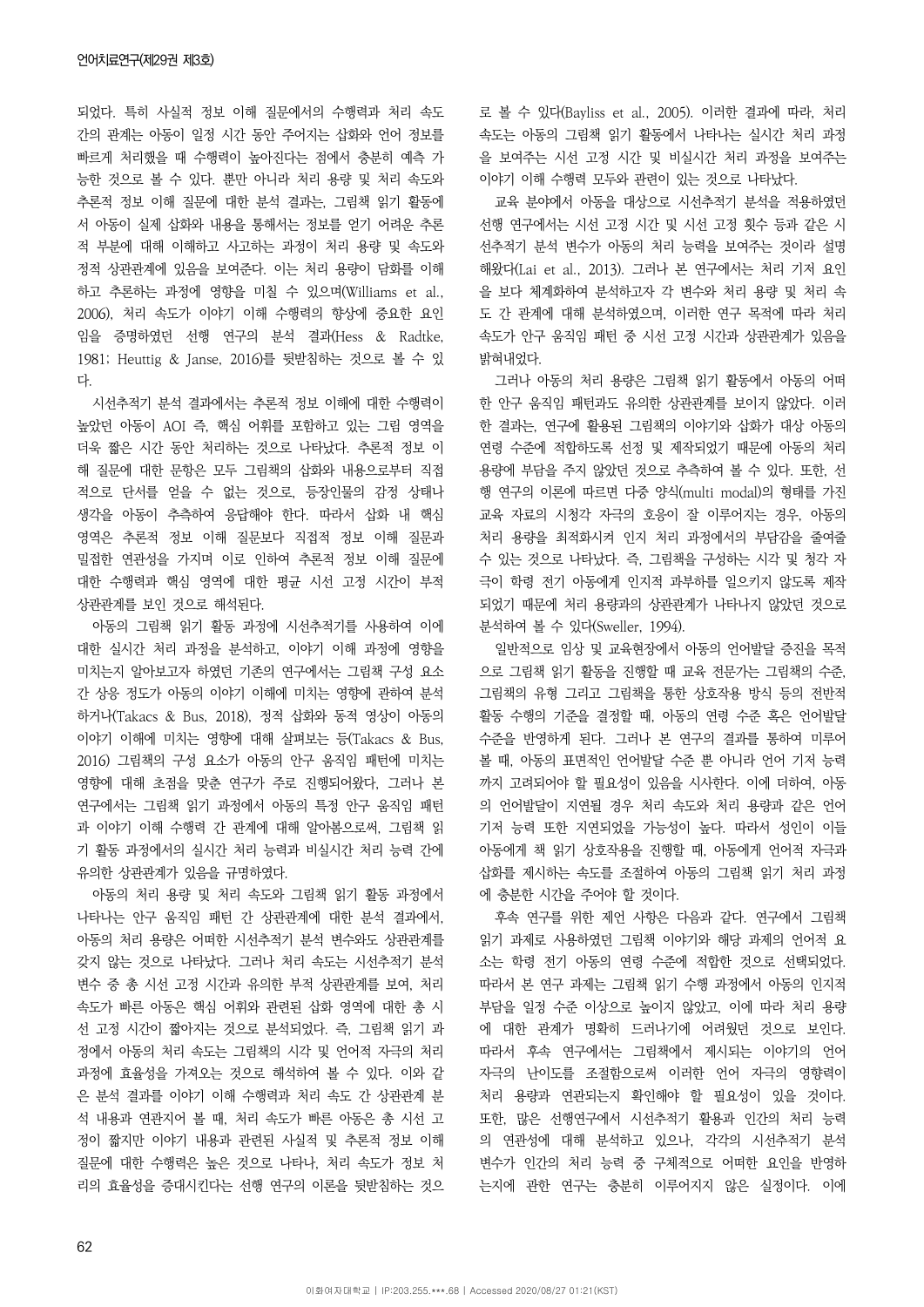따라 후속 연구에서는 각각의 변수가 가지는 인지적 의미에 대 해 보다 면밀한 분석이 이루어져야 할 것이다.

## **Reference**

- Altmann, G. T., & Kamide, Y. (2009). Now you see it, now you don't: Mediating the mapping between language and the visual world. In F. Ferreira (Ed.), The interface of language, vision, and action: Eye movements and the visual world (pp. 347-386). New York: Psychology Press. doi:10.4324/9780203488430
- Araújo, S., Reis, A., Petersson, K. M., & Faísca, L. (2015). Rapid automatized naming and reading performance: A meta-analysis. *Journal of Educational Psychology, 107*(3), 868. doi:10.1037/edu0000006
- Ard, L. M., & Beverly, B. L. (2004). Preschool word learning during joint book reading: Effect of adult questions and comments. Communication Disorders Quarterly, 26(1), 17-28. doi:10.1177/15257401040260010101
- Bayliss, D. M., Jarrold, C., Baddeley, A. D., Gunn, D. M., & Leigh, E. (2005). Mapping the developmental constraints on working memory span performance. Developmental Psychology, 41(4), 579. doi:10.1037/0012-1649.41.4.579
- Cain, K., & Oakhill, J. V. (1999). Inference making ability and its relation to comprehension failure in young children. Reading and Writing, 11(5-6), 489-503. doi:10.1023/A :1008084120205
- Conti-Ramsden, G., & Durkin, K. (2012). Language development and assessment in the preschool period. Neuropsychology Review, 22(4), 384-401. doi:10.1007/s11065-012-9208-z
- Denckla, M. B., & Cutting, L. E. (1999). History and significance of rapid automatized naming. Annals of Dyslexia, 49(1), 29. doi:10.1007/s11881-999-0018-9
- Duchowski, A. T. (2007). Eye tracking methodology: Theory and practice. London: Springer-Verlag. doi:10.1007/978-1-84628-609-4
- Evans, M. A., & Saint-Aubin, J. (2013). Vocabulary acquisition without adult explanations in repeated shared book reading: An eye movement study. Journal of Educational Psychology, 105(3), 596. doi:10.1037/a0032465
- Gillam, R. B., & Hoffman, L. M. (2003). Information processing in children with specific language impairment. In Classification of Developmental Language Disorders, 149-170. doi:10.1097/00011363-200205000-00007
- Hakvoort, B., van der Leij, A., van Setten, E., Maurits, N., Maassen, B., & van Zuijen, T. (2016). Dichotic listening as an index of lateralization of speech perception in familial risk children with and without dyslexia. Brain and Cognition, 109, 75-83. doi:10.1016/j.bandc.2016.09.004
- Hess, T. M., & Radtke, R. C. (1981). Processing and memory factors in children's reading comprehension skill. Child Development, 52(2), 479-488. doi:10.2307/1129165
- Huettig, F., & Janse, E. (2016). Individual differences in working memory

and processing speed predict anticipatory spoken language processing in the visual world. Language, Cognition and Neuroscience, 31(1), 80-93. doi:10.1080/23273798.2015.1047459

- Kail, R., Hall, L. K., & Caskey, B. J. (1999). Processing speed, exposure to print, and naming speed. Applied Psycholinguistics, 20(2), 303-314. doi:10.1017/s0142716499002076
- Kim, Y. T., Hong, G. H., Kim, K. H., Jang, H. S., & Lee, J. Y. (2009). Receptive & Expressive Vocabulary Test (REVT). Seoul: Seoul Community Rehabilitation Center.
- Lai, M. L., Tsai, M. J., Yang, F. Y., Hsu, C. Y., Liu, T. C., Lee, S. W. Y., . . . Tsai, C. C. (2013). A review of using eye-tracking technology in exploring learning from 2000 to 2012. Educational Research Review, 10, 90-115. doi:10.1016/j.edurev.2013.10.001
- Leonard, L. B., Weismer, S. E., Miller, C. A., Francis, D. J., Tomblin, J. B., & Kail, R. V. (2007). Speed of processing, working memory, and language impairment in children. Journal of Speech, Language, and Hearing Research, 50, 408-428. doi:10.1044/1092-4388(2007/029)
- Luke, S. G., & Asplund, A. (2018). Prereaders' eye movements during shared storybook reading are language-mediated but not predictive. *Visual Cognition*, 26(5), 351-365. doi:10.1080/13506285.2018.1452323
- Miller, C. A., Kail, R., Leonard, L. B., & Tomblin, J. B. (2001). Speed of processing in children with specific language impairment. Journal of Speech, Language, and Hearing Research, 44, 416-433. doi:10.1044/1092-4388(2001/034)
- Moon, S. B., & Byun, C. J. (2003). Korean Kaufman Assessment Battery for Children (K-ABC). Seoul: Hakjisa.
- Montgomery, J. W., & Evans, J. L. (2009). Complex sentence comprehension and working memory in children with specific language impairment. Journal of Speech, Language, and Hearing Research, 52, 269-288. doi:10.1044/1092-4388 (2008/07-0116)
- Peterson, R. L., Pennington, B. F., Olson, R. K., & Wadsworth, S. J. (2014). Longitudinal stability of phonological and surface subtypes of developmental dyslexia. Scientific Studies of Reading, 18(5), 347-362. doi:10.1080/10888438.2014 .904870
- Skarakis-Doyle, E., & Dempsey, L. (2008). Assessing story comprehension in preschool children. Topics in Language Disorders, 28(2), 131-148. doi:10.1097/01.tld.0000318934 .54548.7f
- Sweller, J. (1994). Cognitive load theory, learning difficulty, and instructional design. Learning and Instruction, 4(4), 295-312. doi:10.1016/0959-4752(94)90003-5
- Takacs, Z. K., & Bus, A. G. (2016). Benefits of motion in animated storybooks for children's visual attention and story comprehension. An eye-tracking study. Frontiers in Psychology, 7, 1591. doi:10.3389/fpsyg.2016.01591
- Takacs, Z. K., & Bus, A. G. (2018). How pictures in picture storybooks support young children's story comprehension: An eye-tracking experiment. Journal of Experimental Child Psychology, 174, 1-12. doi:10.1016/j.jecp.2018.04.013
- Thompson, J. L., Plavnick, J. B., & Skibbe, L. E. (2019).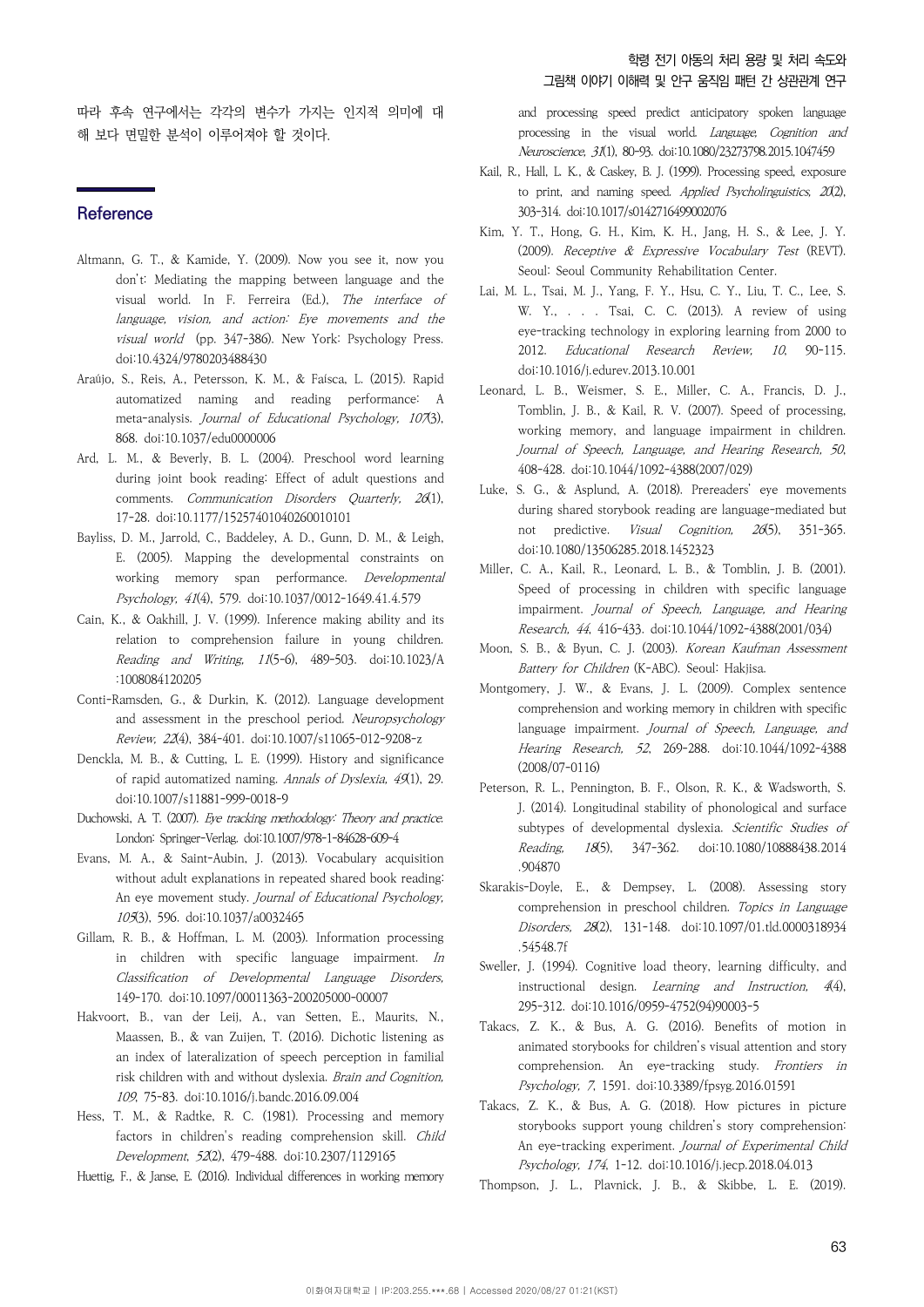Eye-tracking analysis of attention to an electronic storybook for minimally verbal children with autism spectrum disorder. The Journal of Special Education, 53(1), 41-50. doi:10.1177/0022466918796504

- Van Kleeck, A., Stahl, S. A., & Bauer, E. B. (2003). On reading books to children: Parents and teachers. New York: Routledge. doi:10.5860/choice.41-2944
- Williams, D. L., Goldstein, G., & Minshew, N. J. (2006). The profile of memory function in children with autism. Neuropsychology, 20(1), 21-29. doi:10.1037/0894-4105.20.1 .21
- Yim, D., Kim, Y. T., & Yang, Y. (2016). Exploring the utility of verbal and visuospatial working memory for identifying children with language impairment. Communication Sciences & Disorders, 21(2), 193-205. doi:10.12963/csd.16282
- Yim, D., Park, W., Kim, S., Han, J., Song, E., & Son, J. (2019). An eye-tracking study of picture book reading in preschool children with and without language delay. Communication Sciences & Disorders, 24(2), 299-316. doi:10.12963/csd.19621
- Yim, D., & Yang, Y. (2018). The relationship of nonlinguistic visual processing capacity, speed, and vocabulary ability in children with specific language impairment. Communication Sciences & Disorders, 23(2), 451-461. doi:10.12963/csd.18501
- Zevenbergen, A. A., & Whitehurst, G. J. (2003). Dialogic reading: A shared picture book reading intervention for preschoolers. In A. van Kleeck, S. A. Stahl, & E. B. Bauer (Eds.), Center for improvement of early reading achievement, CIERA. On reading books to children: Parents and teacher (pp. 177-200). New York: Routledge.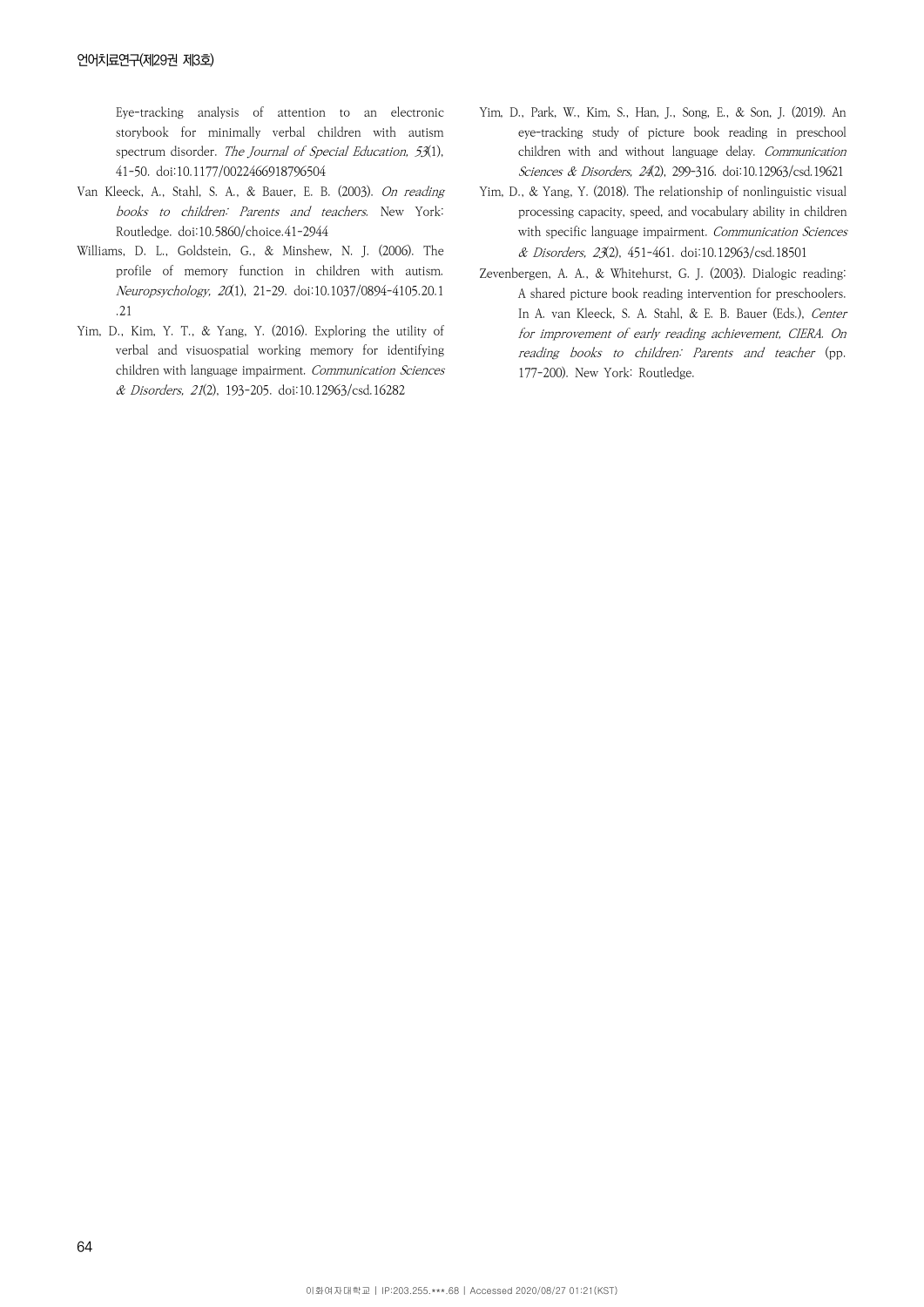학령 전기 아동의 처리 용량 및 처리 속도와

그림책 이야기 이해력 및 안구 움직임 패턴 간 상관관계 연구

| Appendix 1. Each pages and script of the picture book |  |  |  |  |  |  |  |  |
|-------------------------------------------------------|--|--|--|--|--|--|--|--|
|-------------------------------------------------------|--|--|--|--|--|--|--|--|

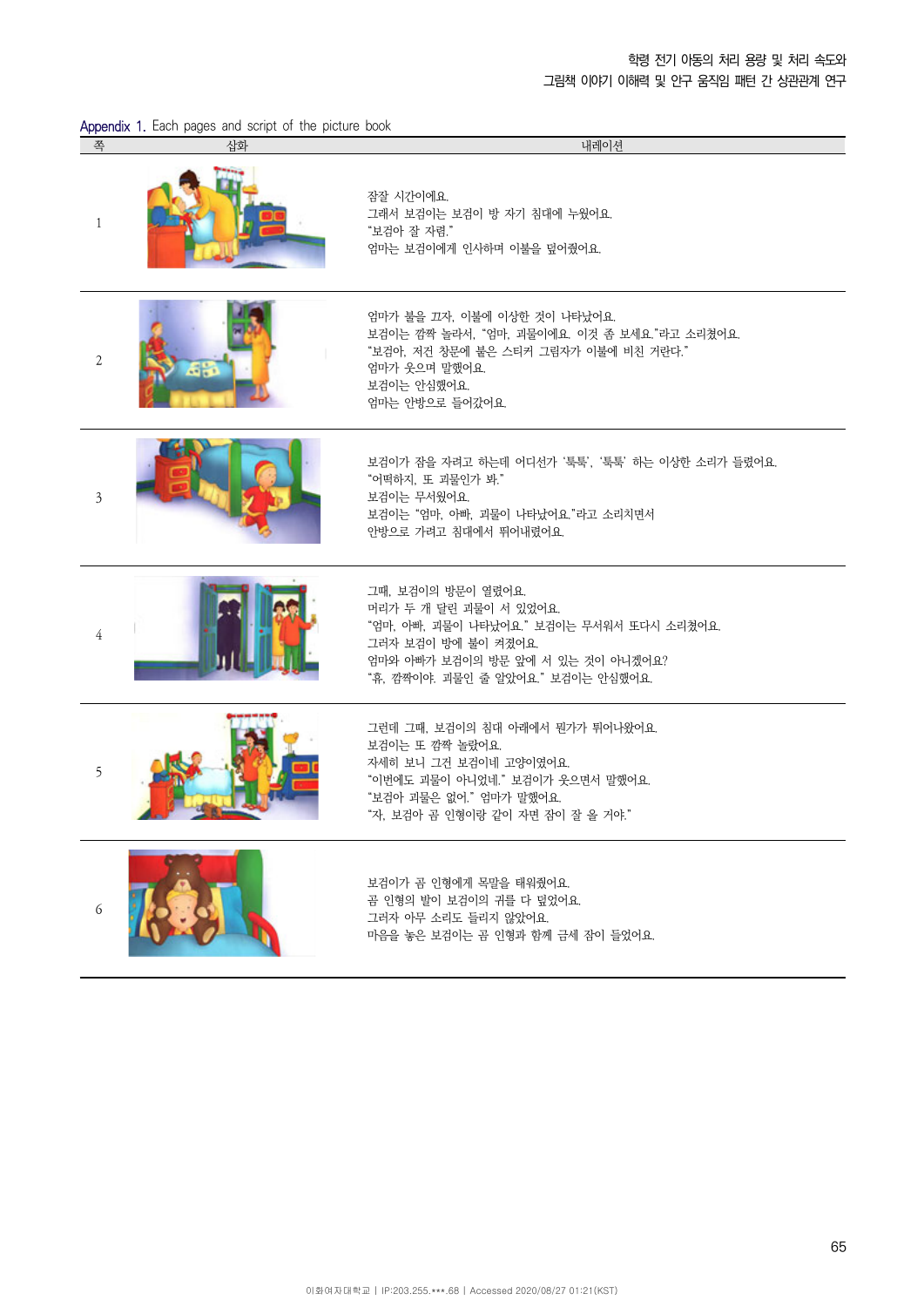|           | 구분      | 질문                                        | 2점, 정반응 예시                     | 1점, 정반응 예시 |
|-----------|---------|-------------------------------------------|--------------------------------|------------|
| 사실적       | 이해 질문 1 | 이야기의 주인공은 누구인가요?                          | 보검이                            | 친구, 아기     |
|           | 이해 질문 2 | 어디에서 일어난 이야기인가요?                          | (보검이의) 방                       | 집, 침대      |
|           | 이해 질문 3 | 창문에 붙인 스티커의 그림자가 어디에 나타났나요?               | (보검이의) 이불                      | 방          |
| 정보        | 이해 질문 4 | 보검이 방에 불이 켜졌을 때, 보검이 방문 앞에는 누가 서<br>있었나요? | 엄마, 아빠                         |            |
|           | 이해 질문 5 | 침대 아래에서 튀어나온 것은 무엇이었나요?                   | 고양이                            |            |
|           | 이해 질문 6 | 보검이는 무엇과 함께 잠 들었나요?                       | 곰 인형                           |            |
|           | 이해 질문 1 | 이불에 비친 것을 보았을 때 보검이의 기분은 어땠을까요?           | 무서움, 공포스러움                     | 놀람, 당황함    |
|           | 이해 질문 2 | 보검이의 이불에 비친 것은 무엇이었을까요?                   | 그림자                            | 동물         |
|           | 이해 질문 3 | 보검이는 '톡톡' 소리를 무엇이라고 생각했을까요?               | 괴물                             |            |
| 추론적<br>정보 | 이해 질문 4 | 머리가 두 개 달린 괴물은 무엇이었을까요?                   | 엄마, 아빠                         |            |
|           | 이해 질문 5 | 곰 인형과 잘 때 왜 보검이는 아무런 소리도 들리지 않았을<br>까요?   | 곰 인형의 발이 귀를<br>덮어주어서           | 곰 인형이 있어서  |
|           | 이해 질문 6 | 보검이는 진짜 괴물의 소리를 들었던 것인가요?                 | 아니요.<br>(괴물로 추측했던 다른<br>대상 명칭) |            |

Appendix 2. Literal and inferential story comprehension questions and examples of correct answer